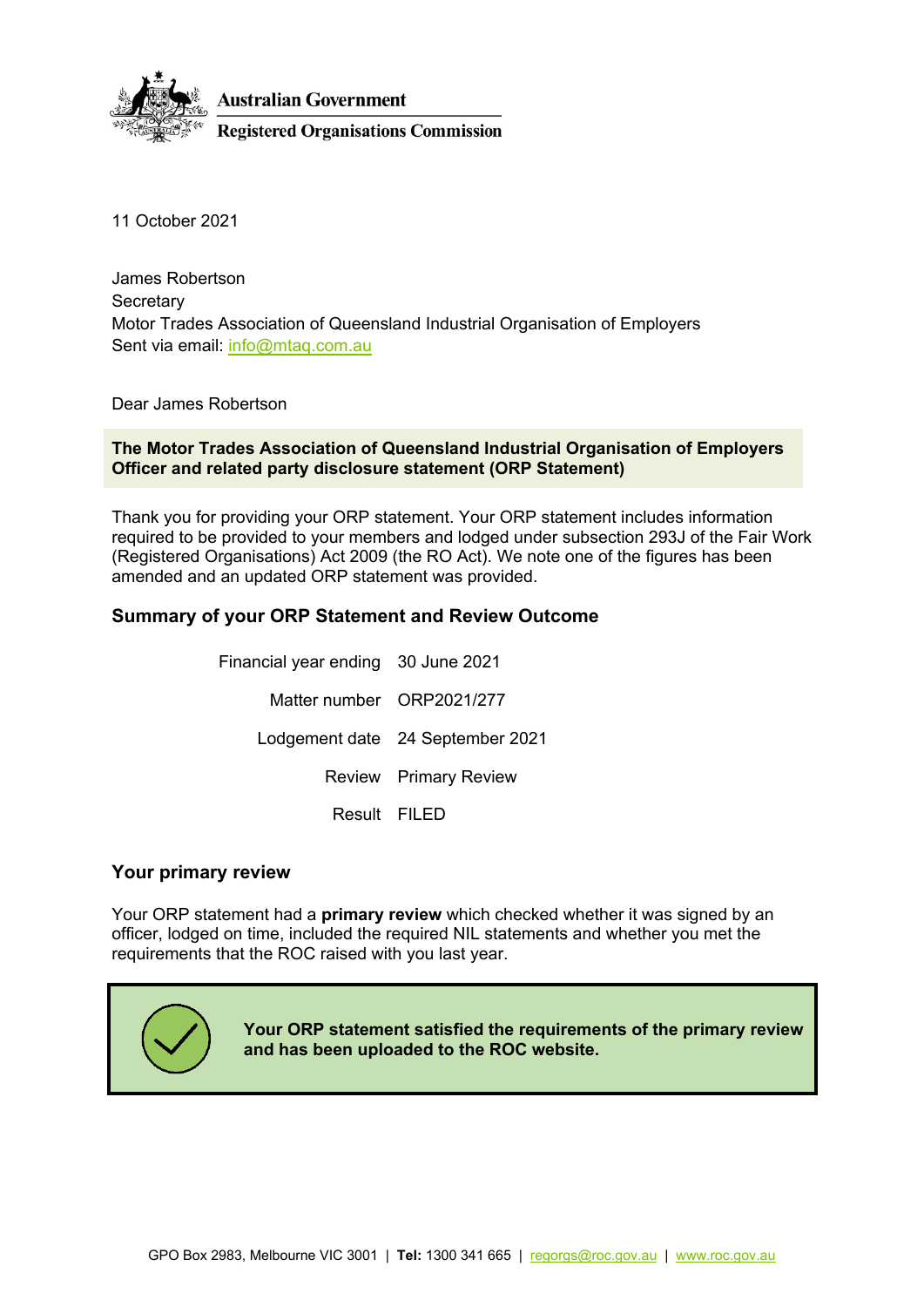## **The ROC's risk-based approach**

This year your ORP statement was assessed against a primary review. A primary review does not check all legislative requirements.

Over a five year period the ORP statement of every organisation and branch will be subject to at least one advanced review. An advanced review is a more comprehensive review.

The ROC's [advanced review checklist](https://www.roc.gov.au/ArticleDocuments/427/cl012A-orp-checklist%20advanced.docx.aspx) is published on our website.

## **Do you have questions?**

Information and education materials are available on our [website.](https://www.roc.gov.au/) These materials are regularly updated. We recommend you [subscribe to the ROC's subscription service.](https://www.roc.gov.au/global/featured-content/website-information/email-updates)

If you have any queries we can be contacted on 1300 341 665 or by email at [regorgs@roc.gov.au.](mailto:regorgs@roc.gov.au)

Yours sincerely

#### **Registered Organisations Commission**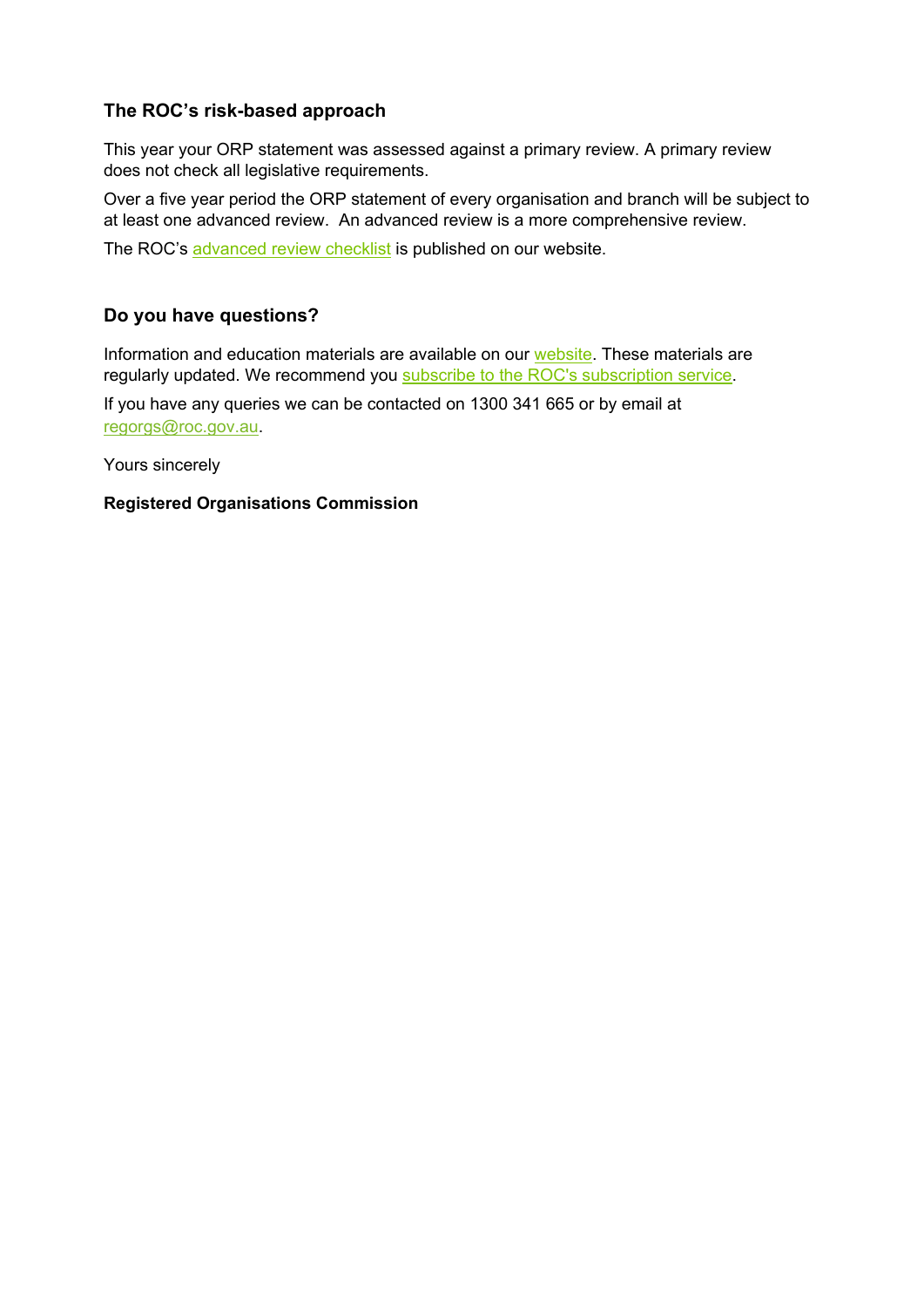# **OFFICER AND RELATED PARTY DISCLOSURE STATEMENT in accordance with Section 293J Fair Work (Registered Organisations) Act 2009**

I, James William George Robertson, being the Secretary of the Motor Trades Association of Queensland Industrial Organisation of Employers, declare the following Officer and Related Party (ORP) Disclosure Statement.

| <b>Organisation name</b>  | Motor Trades Association of Queensland<br>Industrial Organisation of Employers | <b>Branch name</b>                | <b>NA</b>                  |
|---------------------------|--------------------------------------------------------------------------------|-----------------------------------|----------------------------|
| Financial year start date | 1st July 2020                                                                  | <b>Financial year</b><br>end date | 30 <sup>th</sup> June 2021 |

#### **INSTRUCTIONS FOR COMPLETING THIS STATEMENT:**

- 1. Answer the question about how many officers receive remuneration (remember this includes remuneration from external boards)
- 2. Enter information into the tables about your branch or organisation. Add extra lines if needed (e.g. if more than one officer receives the same remuneration)
- *3.* If there are no disclosures in any of the cells below, please insert 'NIL'

### **Top five rankings of officers – relevant remuneration and non-cash benefits**

| How many officers do you have who receive remuneration? | Please circle I |  |  |  |  |  |  |  |
|---------------------------------------------------------|-----------------|--|--|--|--|--|--|--|
|---------------------------------------------------------|-----------------|--|--|--|--|--|--|--|

Remuneration includes wages and salary (including superannuation), fees, allowances, benefits and other entitlements paid by the organisation AND payments from external board positions (even if not retained by the officer).

When all officers in the Motor Trades Association of Queensland Industrial Organisation of Employers are ranked by relevant remuneration for the financial year, the following officers are ranked no lower than fifth:

| <b>Full Name</b>   | <b>Office</b><br>(e.g. Secretary)         | <b>Actual amount of</b><br>relevant remuneration | Value of relevant<br>non-cash benefits | Form of relevant non-<br>cash benefits (e.g. car) |
|--------------------|-------------------------------------------|--------------------------------------------------|----------------------------------------|---------------------------------------------------|
| 1. Paul Peterson   | Chairman                                  | \$52,000                                         | \$4,940                                | Superannuation payments                           |
| 2. James Robertson | Secretary                                 | \$23,800                                         | \$2,261                                | Superannuation payments                           |
| 3. Michael Milford | Director - MTA Institute of<br>Technology | \$15,000                                         | Nil                                    |                                                   |
| 4. Susan Davis     | Chair - MTA Institute of<br>Technology    | \$12,000                                         | Nil                                    |                                                   |